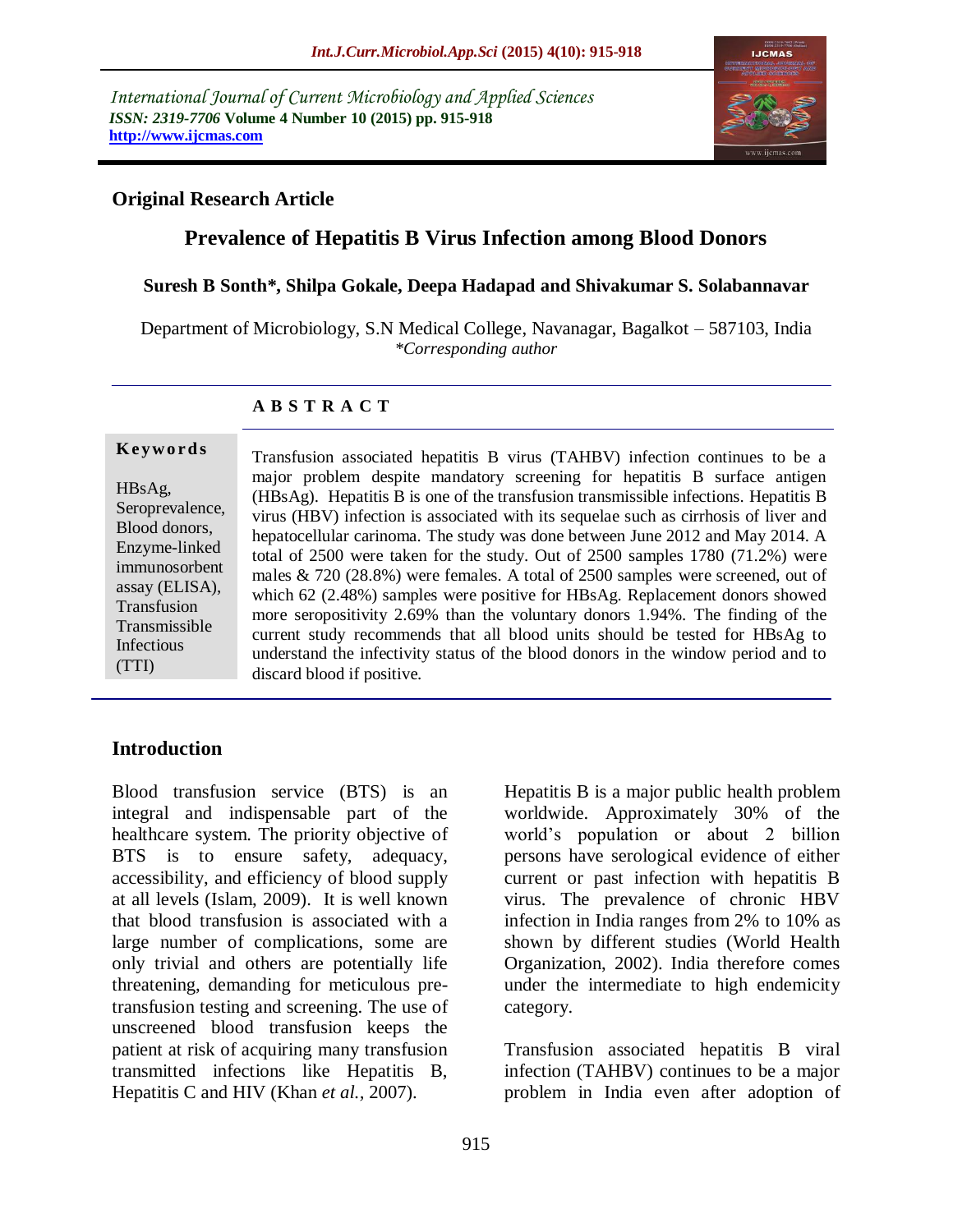mandatory screening of hepatitis B surface antigen (HBsAg) by enzyme-linked immuno-sorbent assay (ELISA). The high incidence of TAHBV is reported in patients receiving multiple blood transfusions. It is based on this high prevalence, and the various sequelae of HBV infection, especially liver cirrhosis and primary liver cell carcinoma (PLCC) that makes HBV infection to continue to remain a public health concern (Amazigo and Chime. 1990; Archampong, 1979). Therefore we evaluated the seroprevalence of hepatitis B virus among blood donors.

### **Materials and Methods**

The study was conducted in the blood bank of a tertiary care teaching hospital in the northern part of Karnataka. The study was done between June 2012 and May 2014. A total of 2500 were taken for the study. Out of 2500 samples 1780 (71.2%) were males & 720 (28.8%) were females. All the blood donors, donating blood in the blood bank were considered as the study population. The family members, friends or relatives of the patients were categorized as replacement donors. People who donate blood without expecting any favor in return or in voluntary blood donation camps were classified as voluntary blood donors. 2057 were replacement donors (82.2%) & 443 were voluntary blood donors (17.8%) (Table 1). The participant donors were from both urban and rural areas of the district. They were carefully selected for donation by trained personnel after a complete physical examination and satisfactorily answering the donor's questionnaire. Persons belonging to high risk groups such as patients from thalassemia clinics, sexually transmitted diseases clinics, professional blood donors, drug abusers, dialysis patients, sex workers, pregnant women, etc. were excluded from the study.

The samples were obtained for serological testing. HbsAg screening was done using rapid test kit based on the principle of a onestep immunoassay (Hepacard, Biomed Industries, India). All reactive samples were tested again using the commercially available Erba Lisa ELISA kit (Transasia Bio-Medicals Ltd, Daman) with reported sensitivity of 100% and specificity of 99.9% per the manufacturer's manual. Samples showing repeat test reactivity on both methods were considered positive and were included for calculation of seroprevalence.

## **Results and Discussion**

A total of 2500 samples were screened, out of which 62 (2.48%) samples were positive for HBsAg. Replacement donors showed more seropositivity 2.69% than the voluntary donors 1.94% (Table 2). A higher seroprevalence rate was observed among male donors than in female blood donors (0.73% versus 0.27% respectively). The majority of the seropositive donors were younger than 35 years of age.

According to India's Drugs and Cosmetics Act (1945), each blood unit has to be tested for hepatitis B virus infection (Drugs and Cosmetics Act 1940). Infection with HBV is a worldwide significant problem in public health. About 5% (300 millions), of world population has chronic infection HBV, which is major factor for developing of chronic liver cirrhosis and hepatocellular carcinoma (Dienstag *et al.,* 1999; Mailliard and Gollan, 2003).

Among the 2500 screened samples, 62 of them (2.48%) were found positive for HBsAg. Similar type of results was found in an Indian study during the year 2008 (Nilima *et al.,* 2010). In contrast, seropositivity in another study was observed to be as low as 1.55% in 1996 and 0.99% in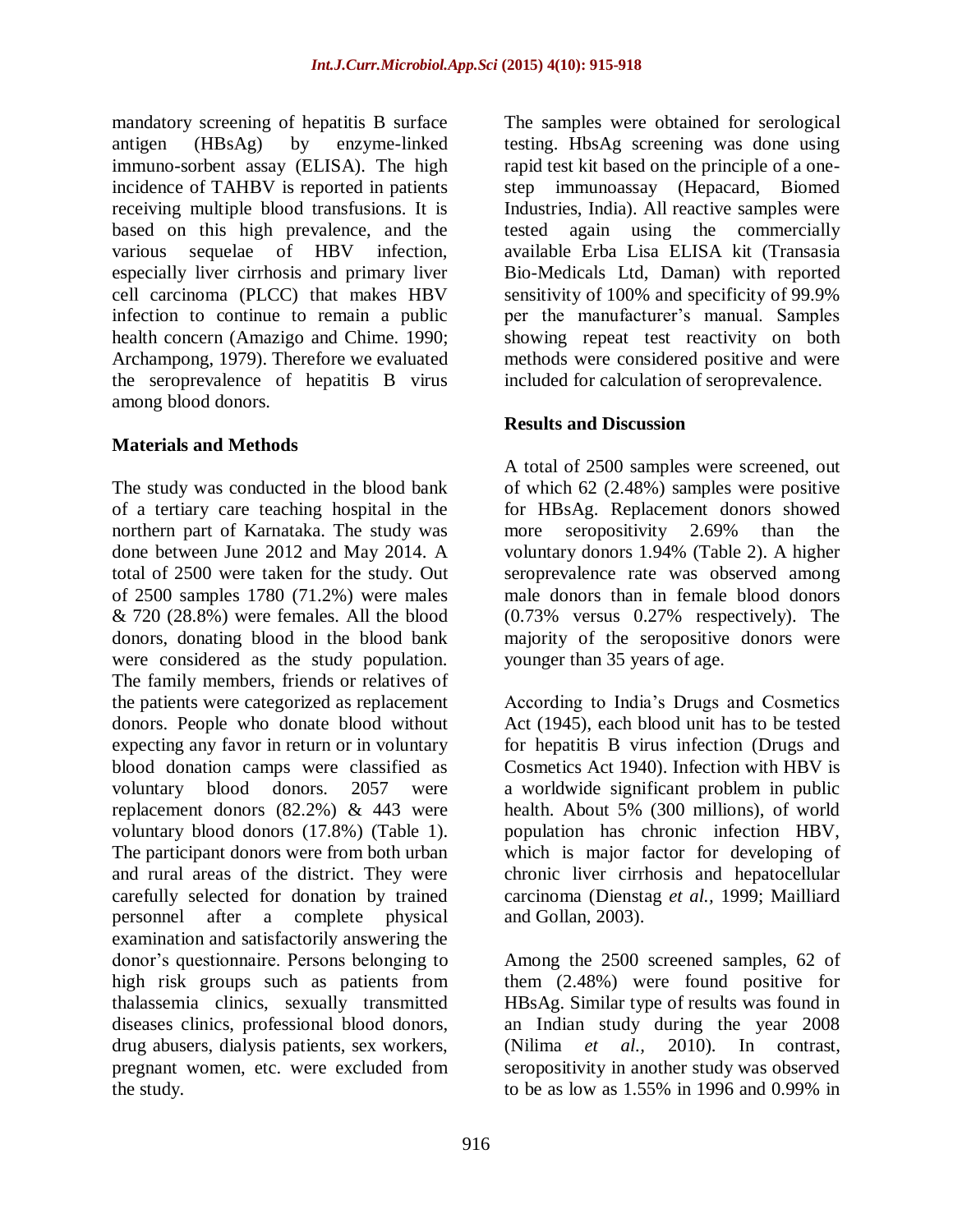2002 (Sharma *et al.,* 2004). A community cluster survey on STD prevalence conducted in Tamil Nadu showed an HBsAg prevalence rate of about 5.7% (Kurien *et al.,* 2005).

The prevalence of HBsAg among the replacement donors was found to be 2.45% in the study conducted in the blood bank, Department of Pathology, MIMS Medical College, Nellimarla, Vizianagaram (Gulia *et al.,* 2011), which correlates with the current study with prevalence rate of 2.69%. The prevalence of HBsAg was significantly high in the first time donors when compared to that of the repeated donors. These results are in agreement with the previous study

conducted among blood donors at Gondar University Teaching Hospital, Northwest Ethiopia between January 2003 and December 2007 (Tessema *et al.,* 2010). The increased seroprevalence among the first time donors might be due to the fact that people who regularly donate blood were frequently subjected to screening many times. HBV infection was found to be 1.94% in the voluntary donors studied. In contrast, a study conducted in voluntary blood donors in Yola, Nigeria had showed a higher prevalence of 2.4% (Olokoba *et al.,* 2009) and another study indicated that the prevalence of 2.2% was seen in the Pakistani donors (Bhatti *et al.,* 2007).

### **Table.1** Distribution of donors in different sexes

| <b>Type of donor</b> | <b>Male</b> | <b>Female</b> |      |
|----------------------|-------------|---------------|------|
| Replacement donors   | 402         | 378           | 1780 |
| Voluntary donors     | 568         | .52           | 720  |
| <b>Total</b>         | 1970        | 530           | 2500 |

### **Table.2** Distribution of HBsAg positive cases

| <b>Type of donor</b> | No of donors | <b>HBsAg positive cases   Perentage</b> |       |
|----------------------|--------------|-----------------------------------------|-------|
| Replacement donors   | 1780         | 48                                      | 2.69% |
| Voluntary donors     | 720          |                                         | 1.94% |

In conclusion, reduction in seroprevalence among voluntary donors requires an effective donor education and high quality selection programme especially during big blood donation camps. Along with advanced technology for donor screening and other factors such as public awareness, educational and motivational programs, and mass immunization programs help in decreasing the infection. Pre-donation counseling, donor self-exclusion and ensuring 100% voluntary blood donation will be effective in decreasing the hepatitis B infection rate.

### **Reference**

- Amazigo, U.O., Chime, A.B. 1990. Hepatitis B virus infection in rural and urban populations in Eastern Nigeria; Prevalence of serological markers. *East Afr. Med. J.,* 67(8): 539–544.
- Archampong, E.Q. 1979. Treatment of primary liver cell cancer. *Ghana Med. J.,* 18: 109–114.
- Bhatti, F.A., Ullah, Z., Salawat, N., Ayub, M., Ghani, E. 2007. Anti-Hepatitis B core antigen testing, viral markers and Occult hepatitis B virus infection